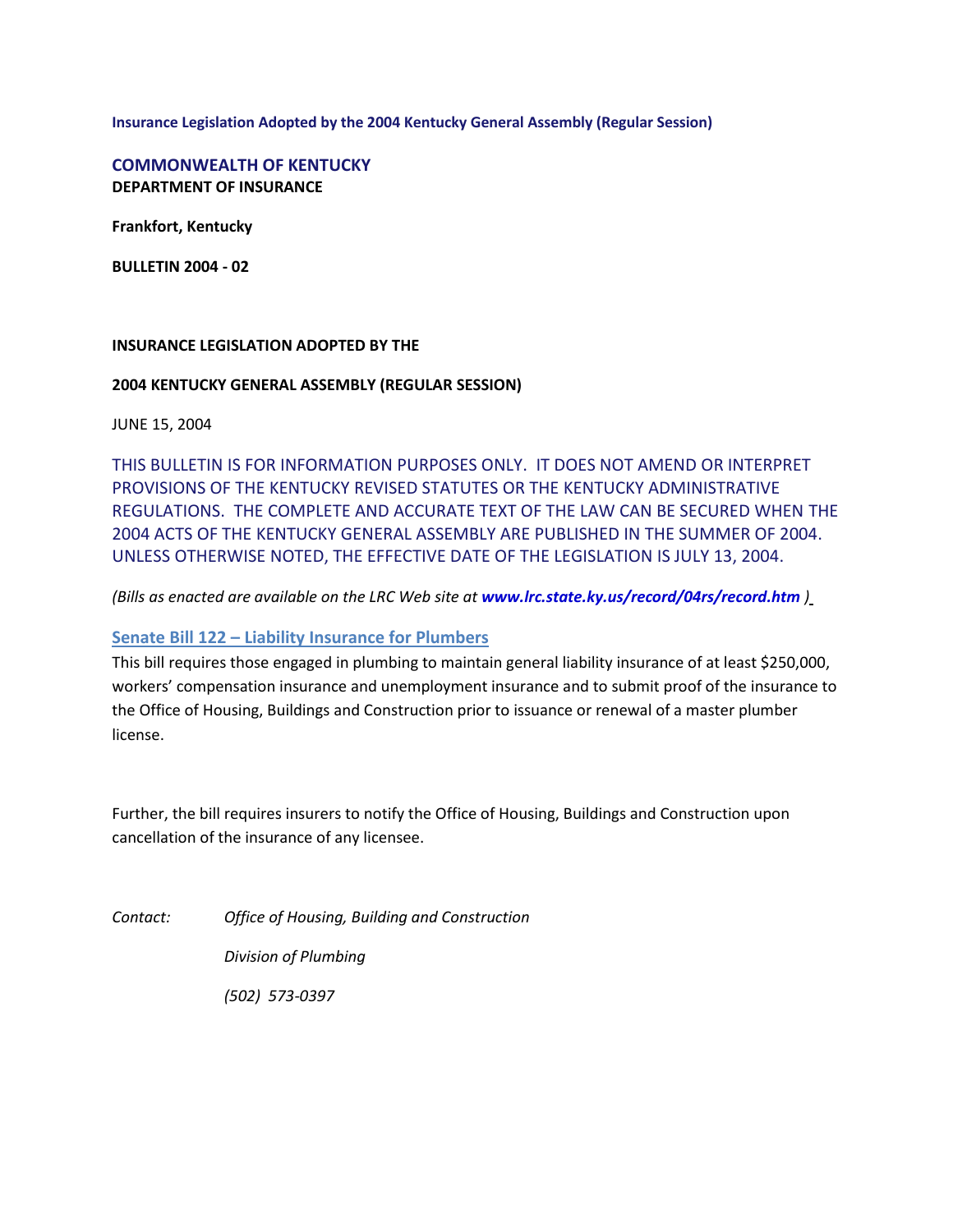## **Senate Bill 171 – Reinsurance**

In general, SB 171 addresses the amount a reinsurance company is required to pay the liquidator of an insolvent insurer and, ultimately, the Kentucky Guaranty Funds. Specifically, the bill includes the following provisions:

Sections 1 and 3 amend KRS 304.5-140 and 304.33-350 to allow a credit if the reinsurance contract specifies the reinsurance amount will cover the reported claims allowed by the liquidation court. In addition, SB 171 provides that

- · The reinsurance company may pay the claim directly to the insured rather than to the liquidator, setting up a second process of claim payments in an insolvency; and
- · The reinsurance contract may
	- o Require the liquidator to notify the reinsurance company of filed claims,
	- o Give the reinsurance company the authority to perform a separate investigation of the claim, and
	- o Make the liquidator pay for the separate investigation to the extent of the additional recovery.

Section 2 of SB 171 removes the exceptions limiting setoffs of a reinsurer to earned premium of the insurer after the effective date of SB 171.

The new language in Section 4 codifies current interpretation of the law by specifically prohibiting the liquidator from trying to collect claims that are "incurred but not reported".

Section 5 creates new language that allows an insurance company with a certificate of authority from Kentucky to

- · Reinsure its own risks with an reinsurance company authorized in Kentucky or in any other jurisdiction; and
- Reinsure the property and casualty policies of any other insurance company insuring risks located in Kentucky.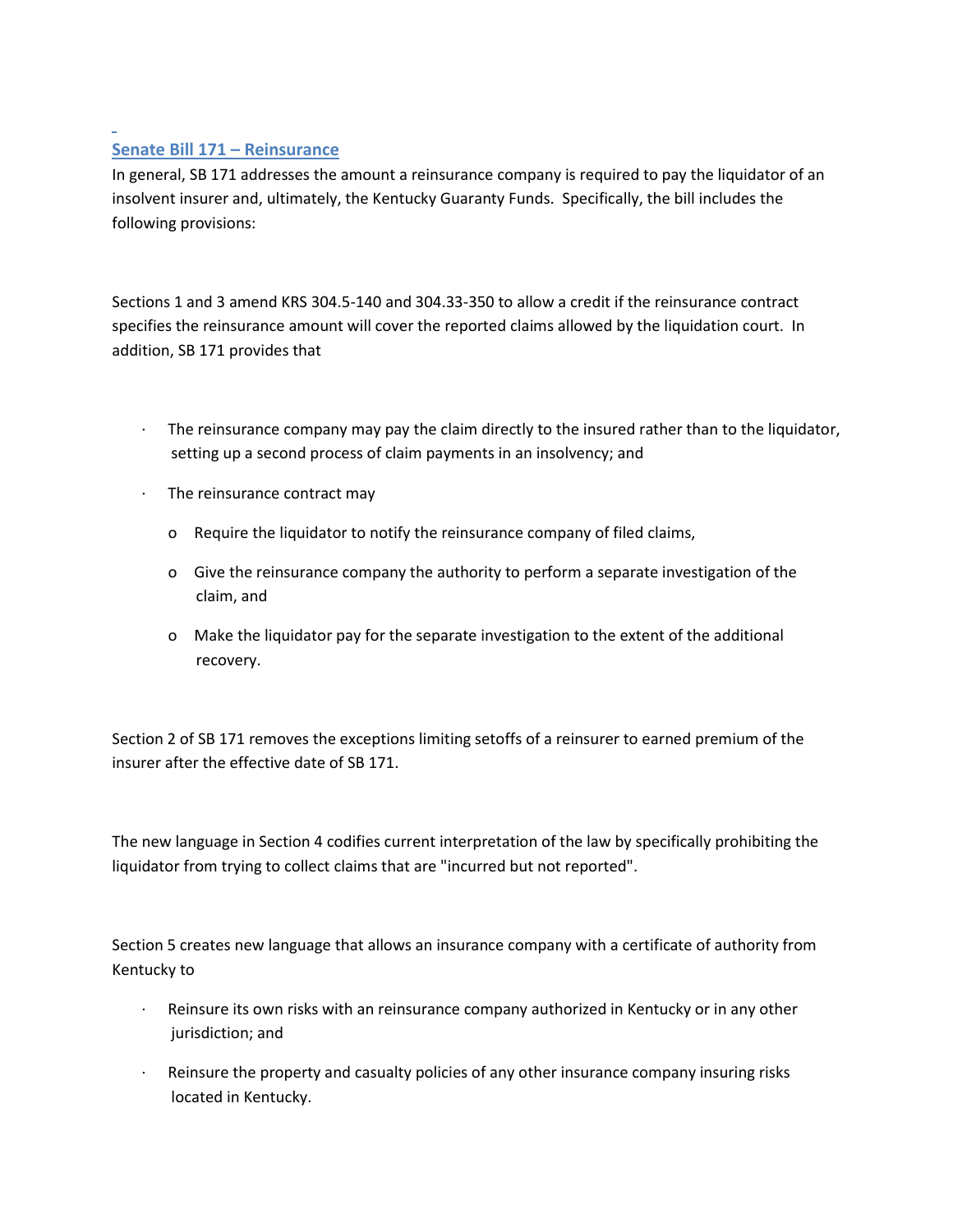The provisions of Section 5 take effect on or after January 1, 2005.

*Contact: Legal Division (502) 564-6032*

**Senate Bill 177 – Codification of Accounting Practices and Procedures**

This legislation contains provisions designed to streamline administrative processes and bring the Kentucky Insurance Code into conformity with the NAIC Accounting Practices and Procedures. Statutory accounting principles are uniform rules of accounting that apply to entities that report to state insurance departments. These uniform accounting practices and procedures have been or will be adopted by all states.

## *Contact: Financial Standards and Examination Division (502) 564-6082*

**House Bill 19 – Exemption from Local Government Premium Tax**

This legislation creates a new subsection of KRS 91A.080 to exempt municipal bonds, leases or other debt instruments issued by or on behalf of a local government from the local government premium tax. However, HB 19 specifically states that the exemption does not apply if the debt instruments are issued for profit or on behalf of for-profit or private organizations.

*Contact: Local Government Premium Tax Unit (502) 564-1649*

**House Bill 29 – Personal Motor Vehicle Insurance Database**

House Bill 29 is aimed at identifying uninsured motor vehicles.

Section 1 of this Act creates a new statute within Subtitle 39 of KRS 304 requiring every insurance company that writes liability insurance on personal motor vehicles in Kentucky to send to the Department of Vehicle Regulation, between the  $1<sup>st</sup>$  and  $15<sup>th</sup>$  of each month a list of the VIN numbers of each personal motor vehicle that it insured in the preceding month. This data submission will begin January 1, 2006.

Section 2 amends KRS 186A.040 to require the Department of Vehicle Regulation to begin a notification process to the insured if the VIN number of a personal motor vehicle does not appear in the AVIS database for two consecutive reporting months.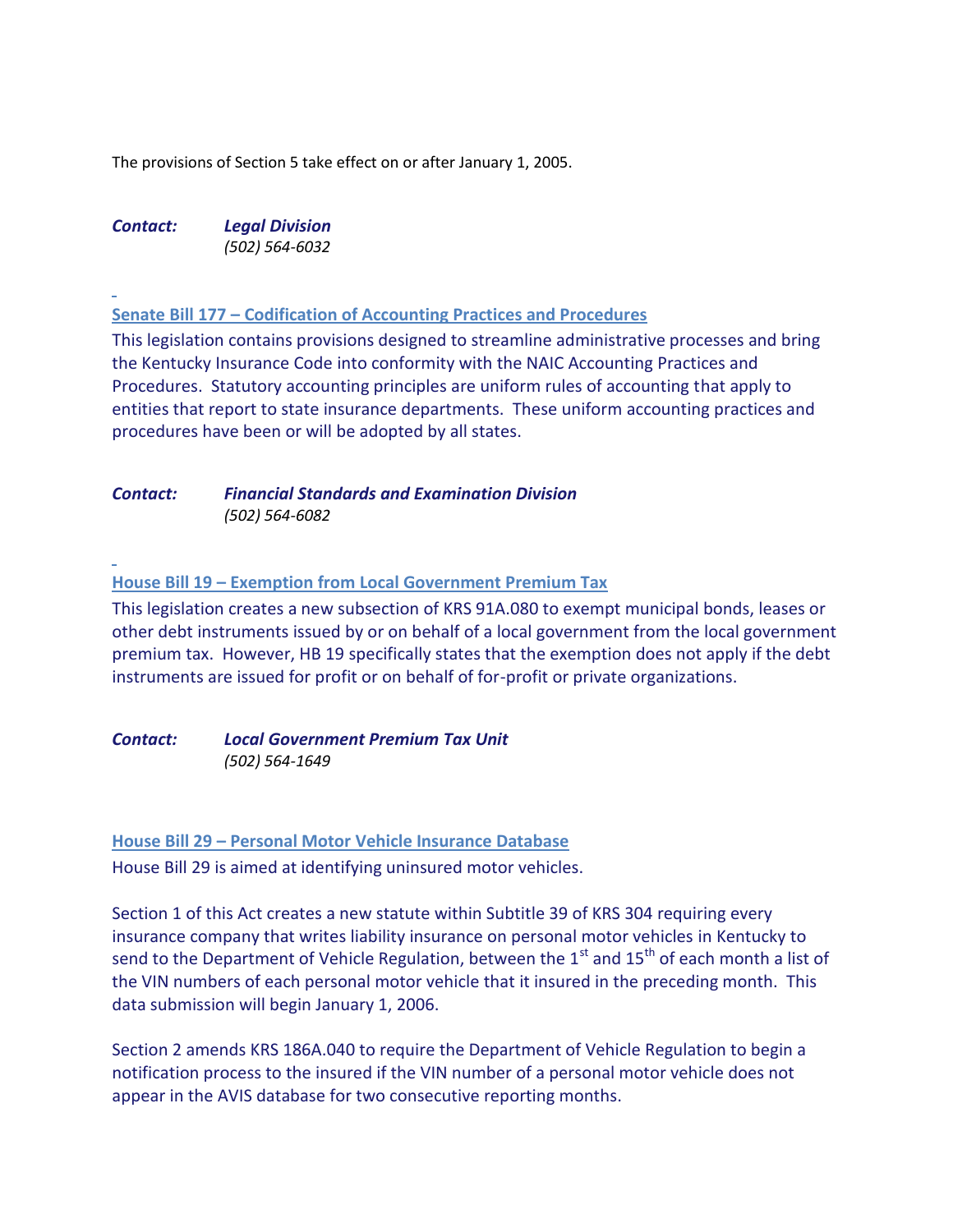A new subsection of KRS 186A.040 is created to exempt the information required to be transmitted by insurers to the Department of Vehicle Regulation from the Kentucky Open Records Act. Further, the bill specifies that the information is only to be utilized in accordance with the federal Driver's Privacy Protection Act, 18 U.S.C. secs. 2721 et seq.

Section 3 prohibits a county clerk from processing an application on and after January 1, 2006, for any of the following for any personal motor vehicle if the vehicle is not listed as an insured vehicle in the AVIS database:

Kentucky title and registration or renewal of registration; Replacement plate, decal or registration certificate; Duplicate registration; Transfer of registration; or Temporary tag

This prohibition does not apply if the applicant has an insurance card that indicates that an insurance policy is currently in effect and the policy has been in effect no more than 45 days before the date of application. Additionally, this section does not apply to transactions involving licensed Kentucky motor vehicle dealers.

Section 5 of this Act provides that the AVIS database shall serve as evidence to a peace officer of the insured status of a personal motor vehicle. If the vehicle is not listed as an insured vehicle in the database, a peace officer may accept an insurance card that indicates that an insurance policy is currently in effect and the policy has been in effect no more than 45 days before the date on which the peace officer requests the card.

The Department of Vehicle Regulation, Division of Motor Vehicle Licensing expects this to be modeled on the current voluntary KyRenew program. Details of the KVIS Insurance Reporting Guidelines are available at http://transportation.ky.gov/mvl/.

*Contact: Division of Motor Vehicle Licensing (Willie Payton or Eddie Deskins) (502) 564-5301*

> *Property and Casualty Division (502) 564-6046*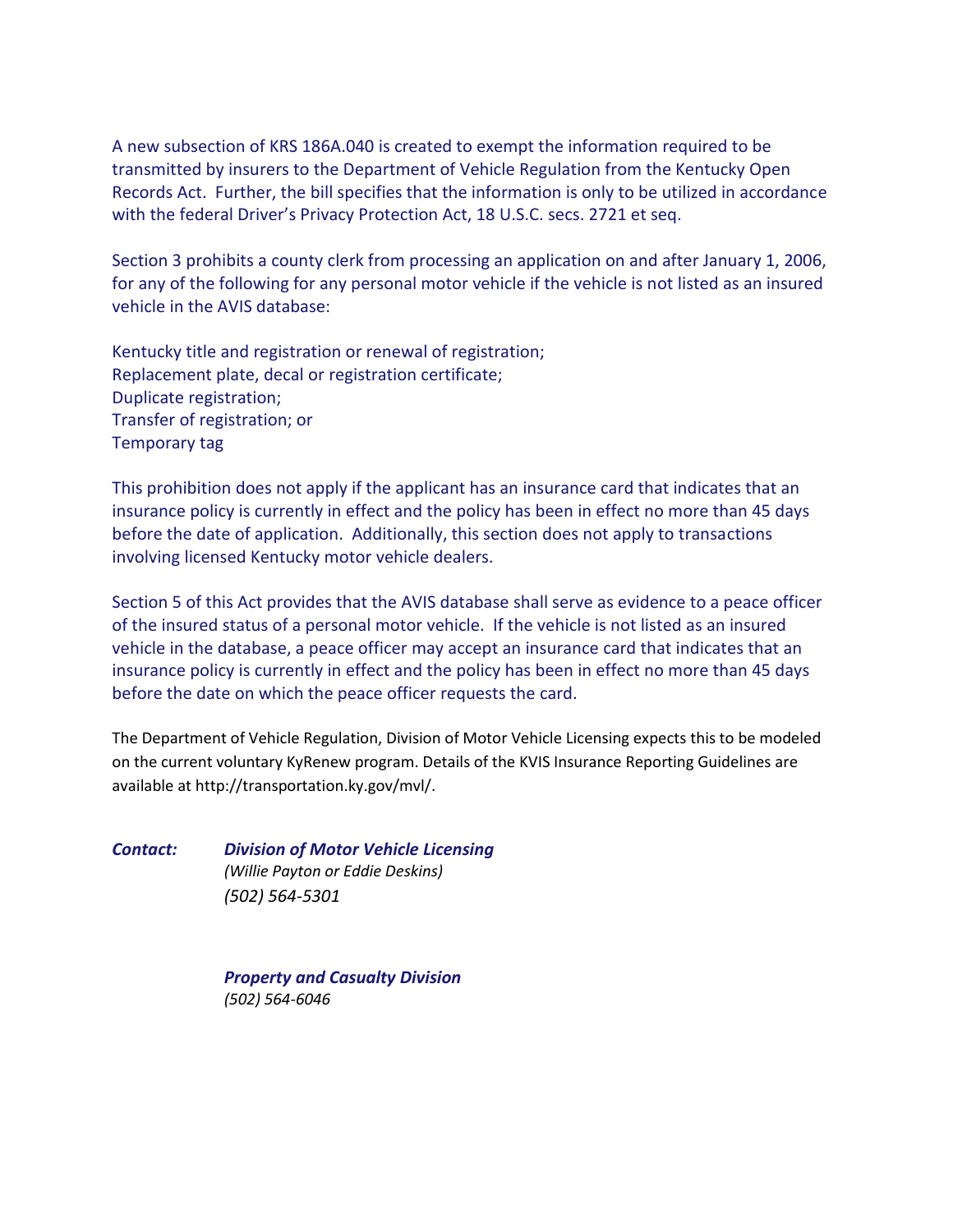# **House Bill 321 – Charitable Health Care Providers**

This Act amends the definition of "charitable health care provider" in KRS 216.940 and 304.40- 075 to include persons, agencies, clinics or facilities providing dentistry services within the dentist's scope of practice under KRS Chapter 313 without compensation or charge.

Additionally, KRS 313.445 is amended to permit a dentist with a specialty license to provide dentistry services beyond the specialty in which he or she is licensed when providing services as a charitable health care provider.

# *Contact: Property and Casualty Division (502) 564-6046*

#### **House Bill 508 – Housekeeping**

This bill amends to the following statutes in order to clean-up typographical and grammatical errors within the Insurance Code.

- Technical correction to KRS 304.14-650 to delete limited benefit coverage from definition of short-term nursing home coverage
- Technical correction to KRS 304.17A-245 to make statute apply only to health benefit plans rather than all health insurance policies
- Technical correction to KRS 304.38-191 to fix cross-reference
- Technical correction to KRS 304.17A-527

Additionally, the bill amends KRS 304.10-040 to allow the affidavits required for surplus lines business to be filed in a form prescribed through administrative regulation. This amendment will allow the Office of Insurance to accept these filings electronically, which will streamline the process for both the Office of Insurance and the surplus lines brokers.

*Contact: Health Insurance Policy and Managed Care Division* (502) 564-6088

> *Property and Casualty Division (502) 564-6046*

#### **House Bill 609 – Administrative Regulations**

Section 1 of this Act amends the duties of the Commission on Small Business Advocacy to include reviewing administrative regulations that may impact small business. It authorizes the commission to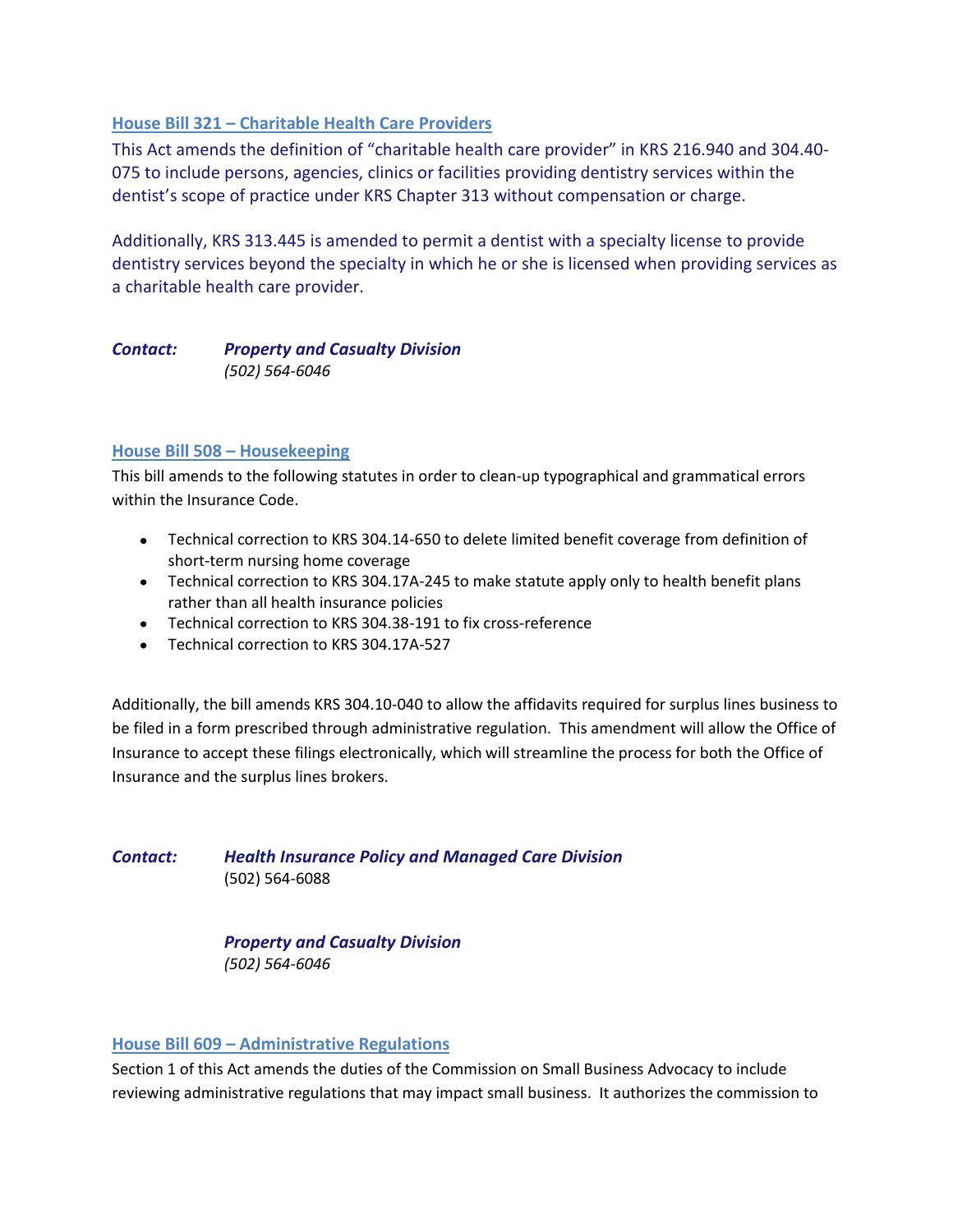submit a written report to the agency promulgating the regulation to be considered as comments received during the public comment period. A copy of the report is to be filed with the regulations compiler of the Legislative Research Commission.

Section 2 of this Act amends KRS 13A.010, relating to the promulgation of administrative regulations, to define "small business" to be a business entity, including its affiliates that

- Is independently owned and operated; and
- Either employs fewer than 150 full-time employees or their equivalent or has gross annual sales of less than \$6,000,000.

Additionally, "government" is defined as including a city, county, urban-county, charter county, consolidated local government, special district, or a quasi-governmental body authorized by the Kentucky Revised Statutes or a local ordinance.

Section 3 amends KRS 13A.030 to permit the Administrative Regulation Review Subcommittee to find an administrative regulation deficient because it appears to impose an unreasonable burden on government or small business or both.

Section 4 amends KRS 13A.210 to require agencies promulgating administrative regulations to tier their administrative regulations to reduce disproportionate impacts on certain classes of regulated entities, including government or small business or both. The methods of tiering may include waiving fines or other penalties.

Section 5 amends KRS 13A.270 to require the agency promulgating the regulation to e-mail a copy of any administrative regulation and all attachments to the executive director of the Commission on Small Business Advocacy and each government within 1 day after the regulation is filed, if those entities are impacted by the regulation.

*Contact: Legal Division (502) 564-6032*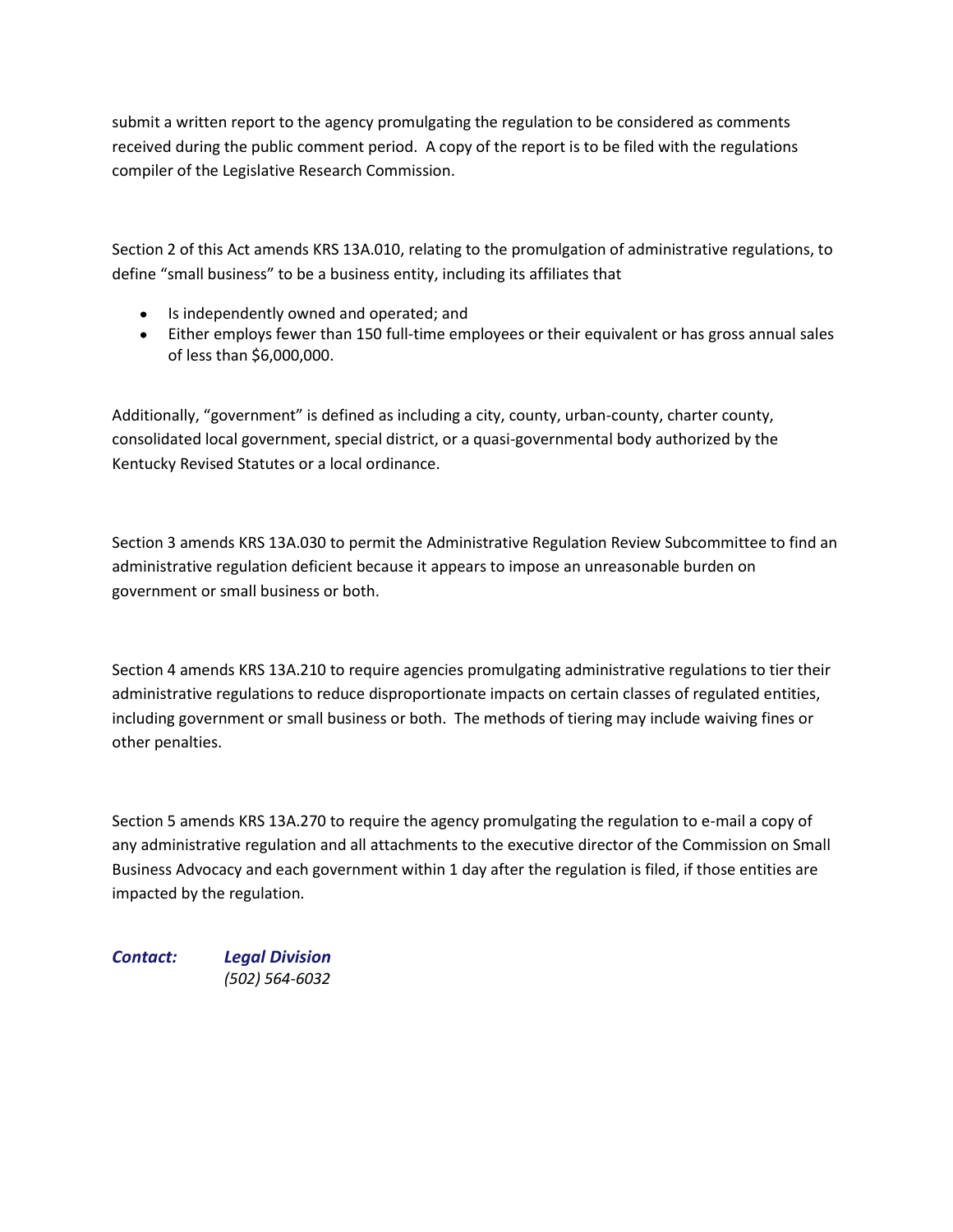## **House Bill 633 – Health Coverage Tax Credit (Emergency)**

This Act allows an insurer to vary premium rates for individual health benefit plans by more than 35% of the index rate to cover individuals who are eligible for the health coverage tax credit under the federal Trade Act of 2002.

The federal health coverage tax credit program provides a credit equal to 65% of the eligible premium for the purchase of health insurance for certain displaced workers and those covered through the Pension Benefit Guaranty Corporation. This bill will allow private insurers to develop qualified health plans for participation in this program.

House Bill 633 is emergency legislation that became effective on April 22, 2004.

# *Contact: Health Insurance Policy and Managed Care Division (502) 564-6088* House Bill 650 – Health Insurance Initiatives **House Bill 650 makes several changes to KRS 304 Subtitle 17A.**

Section 1 created a new statute in Subtitle 17A that imposes a 3-year moratorium on legislating new mandated benefits. Insurers that issue or renew health benefit plans on or after January 1, 2005, and before December 31, 2007, are not required to include any additional state mandated benefit beyond those already statutorily required on July 13, 2004. An insurer would still be required to include any benefit mandated by federal law during this time.

Section 2 creates a new statute in Subtitle 17A to set forth the statutory requirements for insurers offering a health plan that is not a managed care plan, but provides financial incentives for a covered person to access a network of providers.

Section 3 amends KRS 304.17A-095 to allow for a retroactive reduction in health benefit plan rates only if the filing contained misrepresentations or was based on fraudulent information.

Section 4 amends KRS 304.17A-250 to provide insurers the option of offering the standard health benefit plan. Additionally, this section removes the requirement that a benefits comparison be delivered to a prospective applicant for health insurance coverage.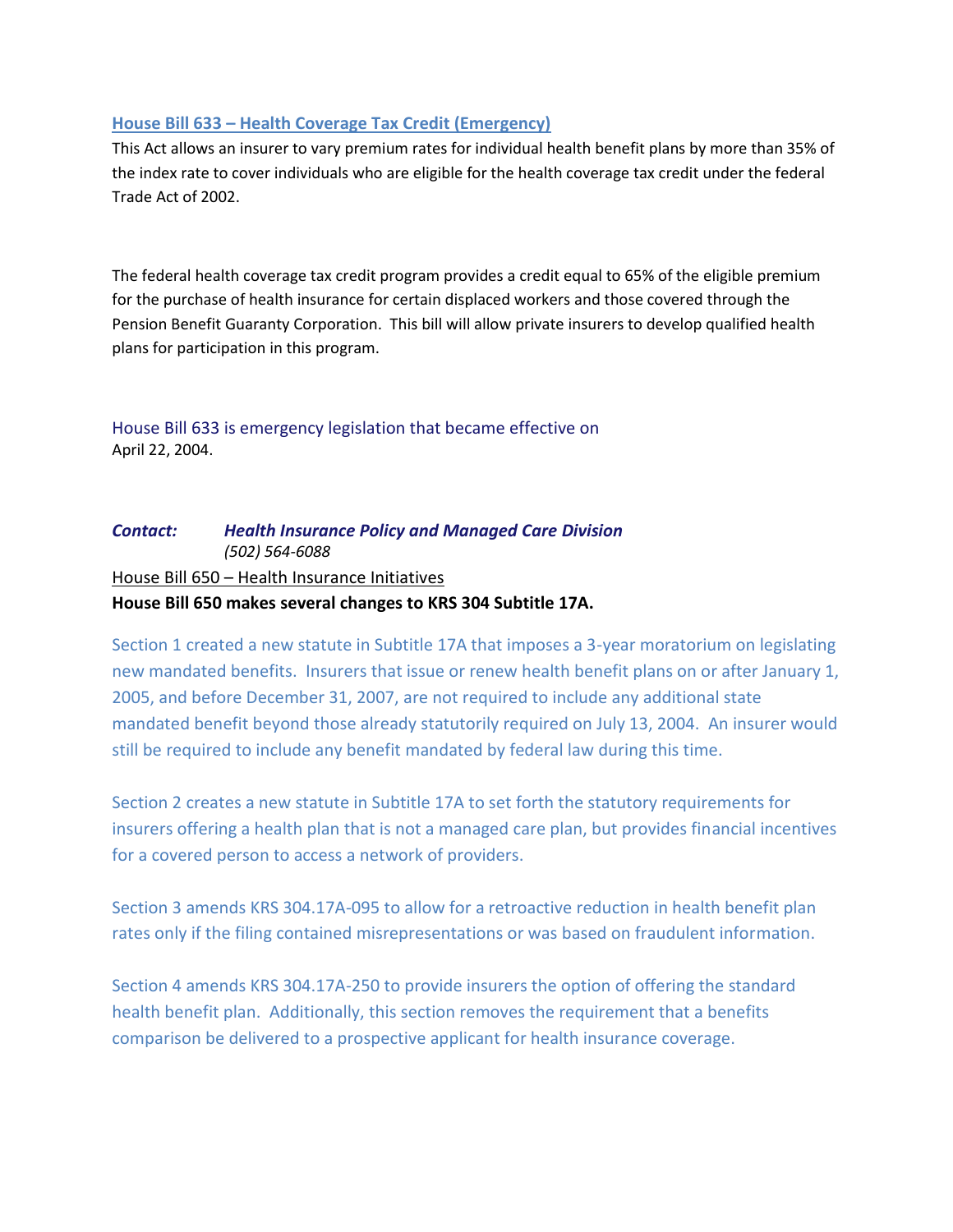Section 5 amends KRS 304.17A-330 to allow an exemption from the annual data reporting requirement for entities whose total number of insureds is less than 500.

Sections 11 through 13 make changes to mirror Kentucky's statutes with the federal Department of Labor (DOL) time standards for utilization review decisions.

Sections 14 through 15 amend the statutes regarding external review to require an independent review entity to make a determination within 21 calendar days from receipt of all information required from the insurers, rather than receipt of the request for the external review. Additionally, the requirement that an independent review entity submit an annual report has been repealed.

The remaining sections provide clean-up changes or conforming changes related to the initiatives outlined above.

# *Contact: Health Insurance Policy and Managed Care Division (502) 564-6088*

# **House Joint Resolution 207 – Study Regarding Health Reimbursement Accounts for State Employees**

This resolution requires the Personnel Cabinet, in conjunction with the Kentucky Group Health Insurance Board, to conduct a study to determine if a health reimbursement arrangement would provide a benefit to state employees. The findings are required to be submitted to the Governor, General Assembly and Chief Justice of the Supreme Court by October 1, 2004.

*Contact: Health Insurance Policy and Managed Care Division (502) 564-6088*

Glenn Jennings **Date** 

\_\_\_\_\_\_\_\_\_\_\_\_\_\_\_\_\_\_\_\_\_\_\_\_\_\_\_\_ \_\_\_\_\_\_\_\_\_\_\_\_\_\_\_\_\_\_\_\_\_\_\_\_\_\_